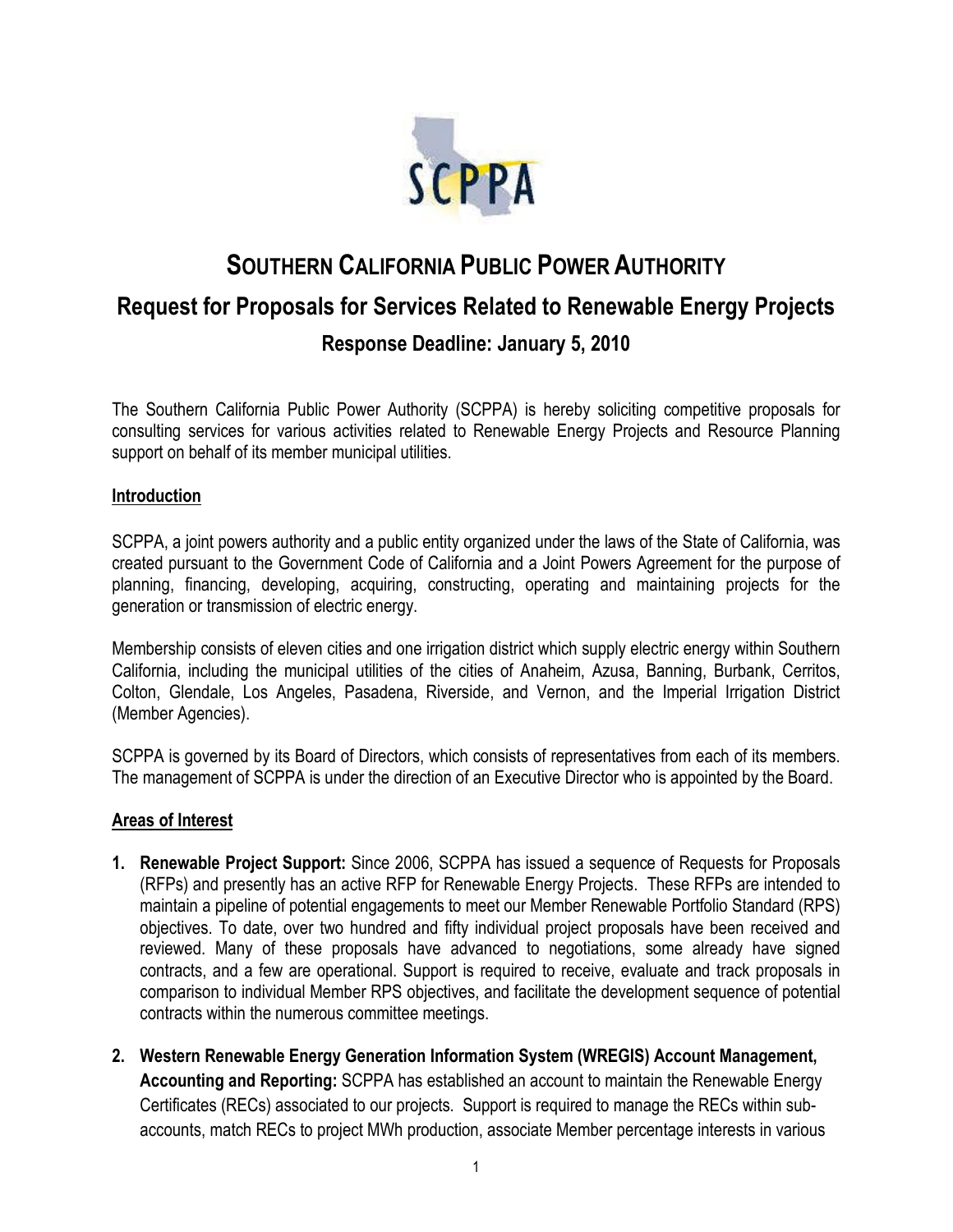projects, oversee user access provisions, and organize reporting consistent with the WREGIS protocol to assure RECs are accurately captured and reported.

- **3. Renewable Portfolio Standard (RPS) Documentation, Tracking and Reporting:** SCPPA Members each have established individual RPS objectives which include intermediate goals between 2010 and 2020. Support is required to record and track the individual percentage interests of existing and proposed SCPPA projects, combine forecasts with projects that may be directly contracted by each Member, and compare to other Resource Planning, Energy Efficiency and Smart Grid demand forecasts in an effort to assure RPS goals are met.
- **4. CEC Reporting:** SCPPA facilitates reporting on behalf of our Members. Support is required to organize input from multiple parties within each Member organization, gather data, create reports, process approvals, compare documents and prior reports for discrepancies, assure accuracy and quality, and submission of results to various legislative bodies on the applicable due dates.

# **Proposal Submission Required Elements**

**1. Transmittal Letter:** A brief statement of the Contractor's understanding of the work to be done and commitment to perform the work as scheduled including a summary of exceptions taken to the RFP requirements, statement of work, specifications, and reference to any proposed contractual terms and conditions required by the Contractor. An officer authorized to bind must sign the proposal on behalf of the Proposer and must include the following declarations on the Transmittal Letter:

> "This proposal is genuine, and not sham or collusive, nor made in the interest or in behalf of any person not herein named; the proposer has not directly or indirectly induced or solicited any other proposer to put in a sham bid, or any other person, firm or corporation to refrain from submitting a proposal; and the proposer has not in any manner sought by collusion to secure for themselves an advantage over any other proposer."

- **2. Applicant Information**: Provide legal name of company, address, e-mail address, telephone, names and titles of individuals authorized to represent the Contractor.
- **3. Proposal:** Provide a detailed description of addressing all of the Areas of Interest.
- **4. Fees:** SCPPA is interested in discovering the Contractor's capabilities and pricing to make an informed decision and proceed to more specific negotiations. Pricing should be made based on good faith estimates of the requirements defined in this RFP. Detail specific examples or estimates of the fees. Describe how the fees will be determined. Prior to contract award, the successful bidder shall supply a detailed breakdown of the applicable overheads and fringe benefit costs that are part of the labor rates and other direct costs associated with the services to be performed.
- **5. Experience:** Respondent will clearly identify project participants and management team.
	- **a.** Describe your firm's organizational structure, management qualifications, and other contract related qualifications, including number of years firm has been in business.
	- **b.** Specify key employees and describe their qualifications, experience and duties related to this RFP, including the office location(s) where work will be performed.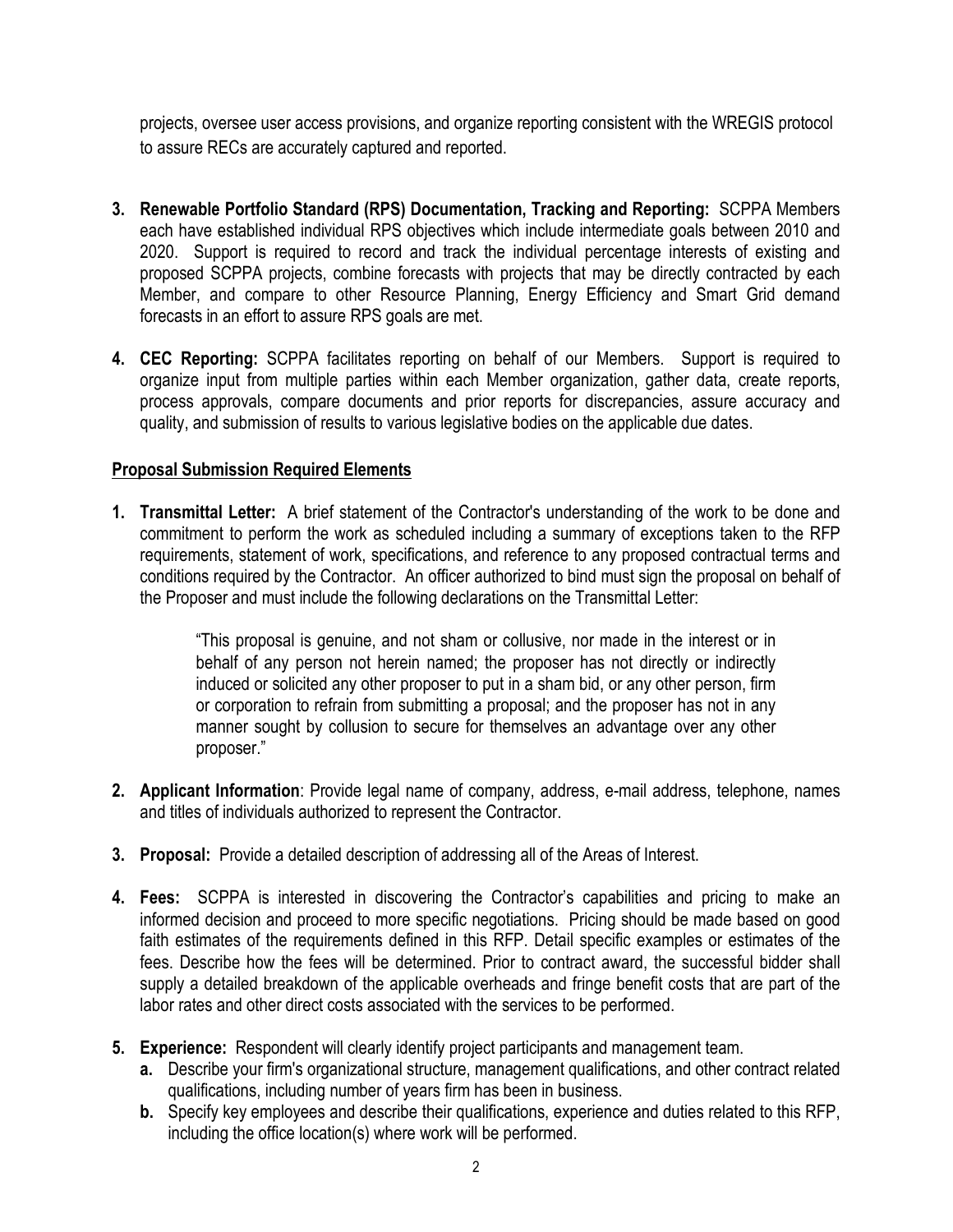- **c.** Provide a commitment statement for the retention and use of key employees as proposed, their availability to initiate and sustain the proposal, as well as planned supplement if not available to assure project delivery.
- **d.** State whether Consultant will use subcontractors to perform services pursuant to the contract. Should the use of subcontractors be offered, the Consultant shall provide the same assurances of competence for the subcontractor, plus the demonstrated ability to manage and supervise the subcontracted work. Subcontractors shall not be allowed to further subcontract with others for work on this program. The provisions of this contract shall apply to all subcontractors in the same manner as to the Consultant.
- **e.** Respondent shall indicate any and all pending litigation that could affect the viability of respondent's proposal or respondent's financial stability.
- **f.** Describe whether the Contractor has, within the last three years, rendered any service to SCPPA or to any of SCPPA's members, either as a contractor or subcontractor, either under the current proposer's name or any other name or organization. If so, please provide details (status as prime or subcontractor, brief description of the contract, contract start and end dates, the contract administrator name, and total actual contract expenditures).

# **Proposal Submission Delivery Requirements**

There will be no initial proposer's conference associated with this Request for Proposals. Clarification questions may be addressed to David Waldenat [dwalden@scppa.org](mailto:dwalden@scppa.org).

One (1) hard copy of your response, including a Transmittal Letter of authentic offer with wet-ink authority signature, and any supporting documentation should be delivered prior to the end of business day on January 5, 2010 to:

> Southern California Public Power Authority 225 S. Lake Ave., Suite 1250 Pasadena, CA 91101

One electronic copy of your proposal should also be delivered to the address above, preferably on a CD or USB flash-drive, or alternately e-mailedto [dwalden@scppa.org.](mailto:dwalden@scppa.org)

No contact should be made with the Board of Directors, Committee Members, or SCPPA Participating Members concerning this request for proposals.

All information received by SCPPA in response to this Request for Proposals is subject to the California Public Records Act and all submissions may be subject to review in the event of an audit.

## **Proposal Terms and Conditions**

- **1.** SCPPA desires to enter exclusive negotiations with the proposer once selected as may be defined through a signed letter of intent and defined term.
- **2.** SCPPA shall determine at its sole discretion the value of any and/or all proposals including price and non-price attributes.
- **3.** Proposals may be sub-divided or combined with other proposals, at SCPPA's sole discretion.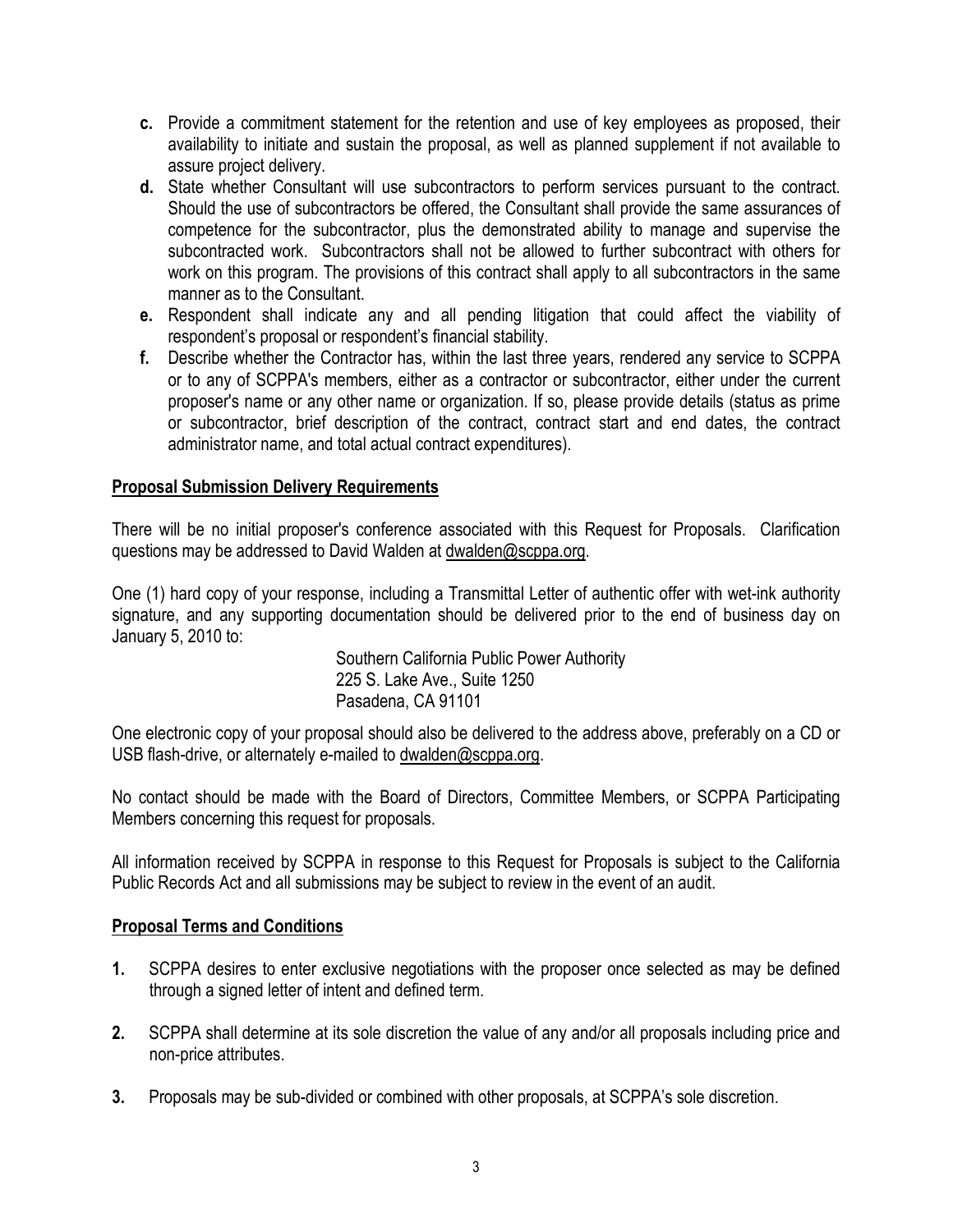- **4.** SCPPA shall perform an initial screening evaluation to identify and eliminate any proposals that are not responsive to the RFP, do not meet the minimum requirements set forth in the RFP, are clearly not economically competitive with other proposals, or are submitted by respondents that lack appropriate creditworthiness, sufficient financial resources, or qualifications to provide dependable and reliable services.
- **5.** SCPPA may entertain or eliminate proposals immediately upon receipt or at any future time if not clearly defined in the proposal as the end of the period of offer.
- **6.** SCPPA reserves the right, without qualification and in its sole discretion, to accept or reject any or all proposals for any reason without explanation to the respondent, or to make the award to that respondent, who, in the opinion of SCPPA, will provide the most value to SCPPA and its customers.
- **7.** SCPPA may decline to enter into any potential engagement agreement or contract with any respondent, terminate negotiations with any respondent, or to abandon the RFP process in its entirety.
- **8.** SCPPA reserves the right to make an award to the other than the lowest price offer or the proposal evidencing the greatest technical ability or other measure if SCPPA determines that to do so would result in the greatest value to SCPPA and its members.
- **9.** Those respondents who submit proposals agree to do so without legal recourse against SCPPA, its members, and their directors, officers, employees and agents for rejection of their proposal(s) or for failure to execute or act on their proposal for any reason.
- **10.** SCPPA shall not be liable to any respondent or party in law or equity for any reason whatsoever for any acts or omissions arising out of or in connection with this RFP.
- **11.** Respondent shall be liable for all its costs and SCPPA shall not be responsible for any respondent's costs incurred to prepare, submit, or negotiate its proposal, a contract or for any other activity related thereto.
- **12.** SCPPA may require certain performance assurances from proposers prior to entering into detailed negotiations for a proposed project. Such assurances may potentially include a requirement that proposers provide some form of performance security.
- **13.** Either SCPPA collectively or Member Agencies individually may respond to, or enter into negotiations for a proposal. SCPPA is not responsible or liable for individual Member Agency interactions with the respondent which are not entirely contained within SCPPA's option or election to engage the respondent as defined within the Terms and Conditions herein.